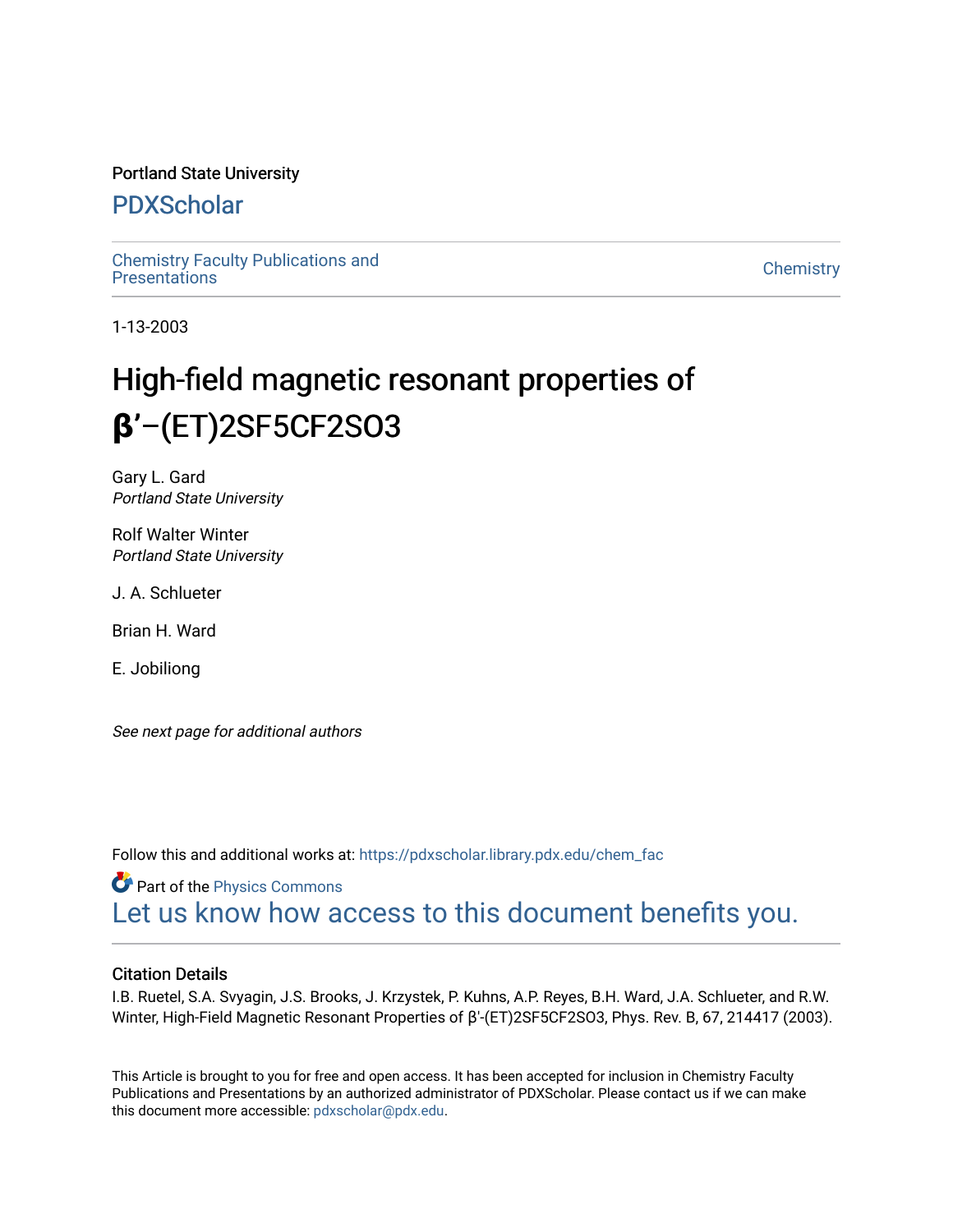# Authors

Gary L. Gard, Rolf Walter Winter, J. A. Schlueter, Brian H. Ward, E. Jobiliong, A. P. Reyes, P. Kuhns, J. Krzystek, J. S. Brooks, S. A. Zvyagin, and B. Rutel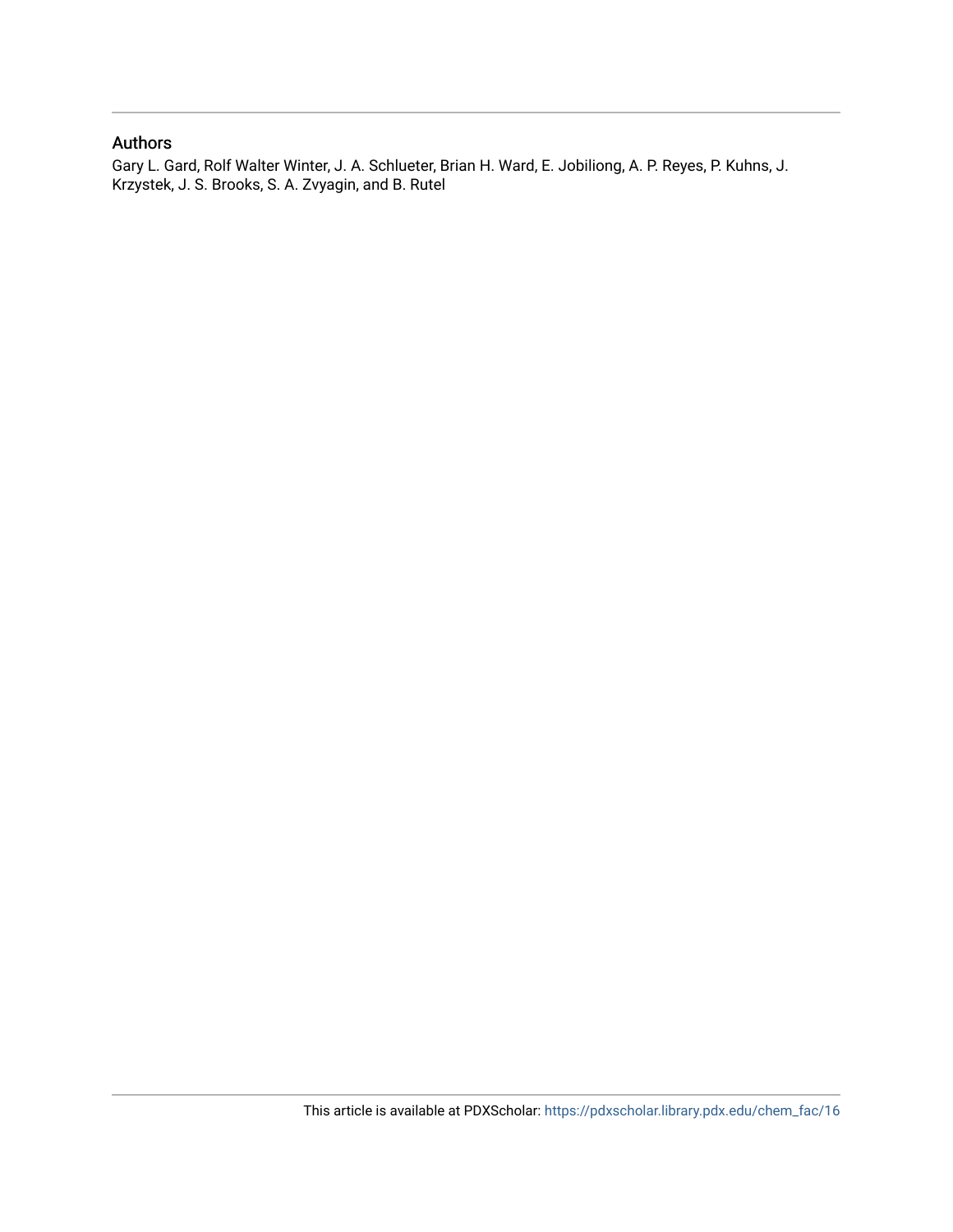### **High-field magnetic resonant properties of**  $\beta'$  **-** $(ET)$ **<sub>2</sub>SF<sub>5</sub>CF<sub>2</sub>SO<sub>3</sub>**

I. B. Rutel, S. A. Zvyagin,<sup>1</sup> J. S. Brooks,<sup>1</sup> J. Krzystek,<sup>1</sup> P. Kuhns,<sup>1</sup> A. P. Reyes,<sup>1</sup> E. Jobiliong,<sup>1</sup> B. H. Ward,<sup>2</sup>

J. A. Schlueter,<sup>3</sup> R. W. Winter,<sup>4</sup> and G. L. Gard<sup>4</sup>

1 *National High Magnetic Field Laboratory and Physics Department, Florida State University, Tallahassee, Florida 32310, USA*

2 *Florida State University, Department of Chemistry and Biochemistry, Tallahassee, Florida 32306-4390, USA*

3 *Materials Science Divisions, Argonne National Laboratory, Argonne, Illinois 60439-4831, USA*

4 *Department of Chemistry, Portland State University, Portland, Oregon 97207-0751, USA*

(Received 22 October 2002; revised manuscript received 31 March 2003; published 13 June 2003)

The charge transfer salt  $\beta'$ -( $ET$ )<sub>2</sub>SF<sub>5</sub>CF<sub>2</sub>SO<sub>3</sub>, which has previously been considered a spin-Peierls material with a  $T_{SP} \sim 33$  K, is examined using high-resolution high-field sub-millimeter/millimeter wave electron spin resonance (ESR), and nuclear magnetic resonance (NMR) techniques. A peak in the nuclear spin-lattice relaxation behavior in fields of 8 T, accompanied by a broadening and paramagnetic shift of the resonance line, indicates a phase transition at  $T_c \sim 20$  K. A pronounced change in the high-field ESR excitation spectra at  $\sim$  24 T, observed at  $T_c \sim$  20 K, may indicate the onset of antiferromagnetic (AFM) correlations of the lowtemperature phase in  $\beta'$ -( $ET$ )<sub>2</sub>SF<sub>5</sub>CF<sub>2</sub>SO<sub>3</sub>. Peculiarities of the low-temperature magnetic and resonance properties of  $\beta'$ - $(ET)$ <sub>2</sub>SF<sub>5</sub>CF<sub>2</sub>SO<sub>3</sub> are discussed.

DOI: 10.1103/PhysRevB.67.214417 PACS number(s): 74.25.Fy, 72.15.Jf, 75.30.Kz

#### **I. INTRODUCTION**

The  $(ET)_{2}X$  charge transfer salts represent a large number of materials that possess properties ranging from insulator to superconductor  $[ET$  is bis(ethylenedithio)tetrathiofulvalene]. The same can be said for the subclass of compounds  $(ET)_2$ SF<sub>5</sub>*R*SO<sub>3</sub>, where *R*  $=CH_2, CF_2, CHF, CH_2CF_2$ .<sup>1</sup> Modifications of the anion result in fundamental changes in the structural and physical properties, and investigations on these materials have been pursued to determine the relation of the anion to the material behavior. Some interest is focused on the anion relation to the conduction path formed by  $\pi - \pi$  orbital overlap of sulfur in the  $ET$  donor molecules.<sup>2–8</sup> The role of the anion in electrical properties is still unclear. However, it is certain that the anion plays a role in partially determining the structure of the compound and accepting an electron from the *ET* molecule, forming a potential conduction hole. The hole then promotes the spin character of the system, providing magnetic interaction through band magnetism. It is interesting to investigate such systems that show a transition of a low dimensional magnetism into a three dimensional  $(3D)$  AFM state, as well as those which exhibit a transition into a spin-Peierls state.

 $\beta'$ -(*ET*)<sub>2</sub>SF<sub>5</sub>CF<sub>2</sub>SO<sub>3</sub> is characterized by pairs of  $(ET)^{+1/2}$  molecules which contribute a single electron to the  $SF<sub>5</sub>CF<sub>2</sub>SO<sub>5</sub><sup>-1</sup>$  anion acceptor, forming a charge transfer salt, which stacks with face-to-face  $ET$  contacts (Fig. 1). The  $ET$ dimers form linear spin chains along the *b* axis.<sup>9</sup>

A measurement of the superconducting quantum-interface device (SQUID) susceptibility for  $\beta'$ - $(ET)$ <sub>2</sub>SF<sub>5</sub>CF<sub>2</sub>SO<sub>3</sub> (Fig. 2) shows a broad maximum at  $T \approx 115$  K, indicating the low dimensional character of the interactions.

The susceptibility was fit using the Bonner-Fisher model for  $S = \frac{1}{2}$  Heisenberg antiferromagnet (HAF).<sup>10</sup> The best fit for  $T > 40$  K was obtained using a coupling constant  $J/k_B$  $=$  352 K. Thus, the Bonner-Fisher fit together with a crystal structure analysis suggest a  $S = \frac{1}{2}$ , linear magnetic chain.<sup>11</sup>

A kink in the susceptibility is observed at  $T \sim 45$  K (which was suggested to be a spin-Peierls transition temperature<sup>1</sup>), followed by a pronounced drop at  $T \sim 20$  K. As temperature drops below 20 K there is an intrinsic feature which makes it difficult to reveal the nature of the ground state in the low temperature regime. Previous *V*-band electron spin resonance (ESR) experiments revealed a collapse of the gapless  $g \sim 2$  mode below 33 K. The change in the excitation spectrum was interpreted to as possible evidence of the spin-Peierls transition.<sup>9</sup> A change in the FIR properties was observed below  $T \sim 45$  K, which indicate weak lattice distortions in  $\beta'$ - $(ET)_{2}SF_{5}CF_{2}SO_{3}$ .<sup>12</sup> In order to study the nature of the low-temperature transition in  $\beta'$ - $(ET)_{2}SF_{5}CF_{2}SO_{3}$ , we decided to perform ESR experiments in an extended frequency-field range, using high-field high-resolution submillimeter/millimeter wave ESR spectrometer recently developed at the National High Magnetic Field Laboratory (NHMFL), in Tallahassee, Florida.<sup>13</sup> In addition, lowtemperature properties of  $\beta'$ - $(ET)$ <sub>2</sub>SF<sub>5</sub>CF<sub>2</sub>SO<sub>3</sub> are probed using a pulsed NMR spectroscopy technique.

#### **II. EXPERIMENTAL TECHNIQUES**

The ESR method is a powerful tool in studying the nature of the ground states in solids (see, for instance, Refs. 14, 15, and 16). We investigate the  $\beta'$ - $(ET)_{2}SF_{5}CF_{2}SO_{3}$  system employing ESR and NMR techniques at high frequencies and magnetic fields. High-resolution ESR was carried out in the  $25$  T W.M. Keck resistive magnet with magnetic field homogeneity, 12 ppm/cm density spherical volume  $(DSV)$ at the NHMFL, using backward wave oscillator (BWO) sources. Investigations were performed by holding temperature and frequency constant and sweeping the magnetic field. Details of the high-field millimeter and submillimeter wave facility can be found in Zvyagin and Krzystek.<sup>13</sup>

In our experiments we used single-crystalline samples with a typical size of  $0.5 \times 0.1 \times 0.1$  mm<sup>3</sup>.<sup>1</sup> To measure such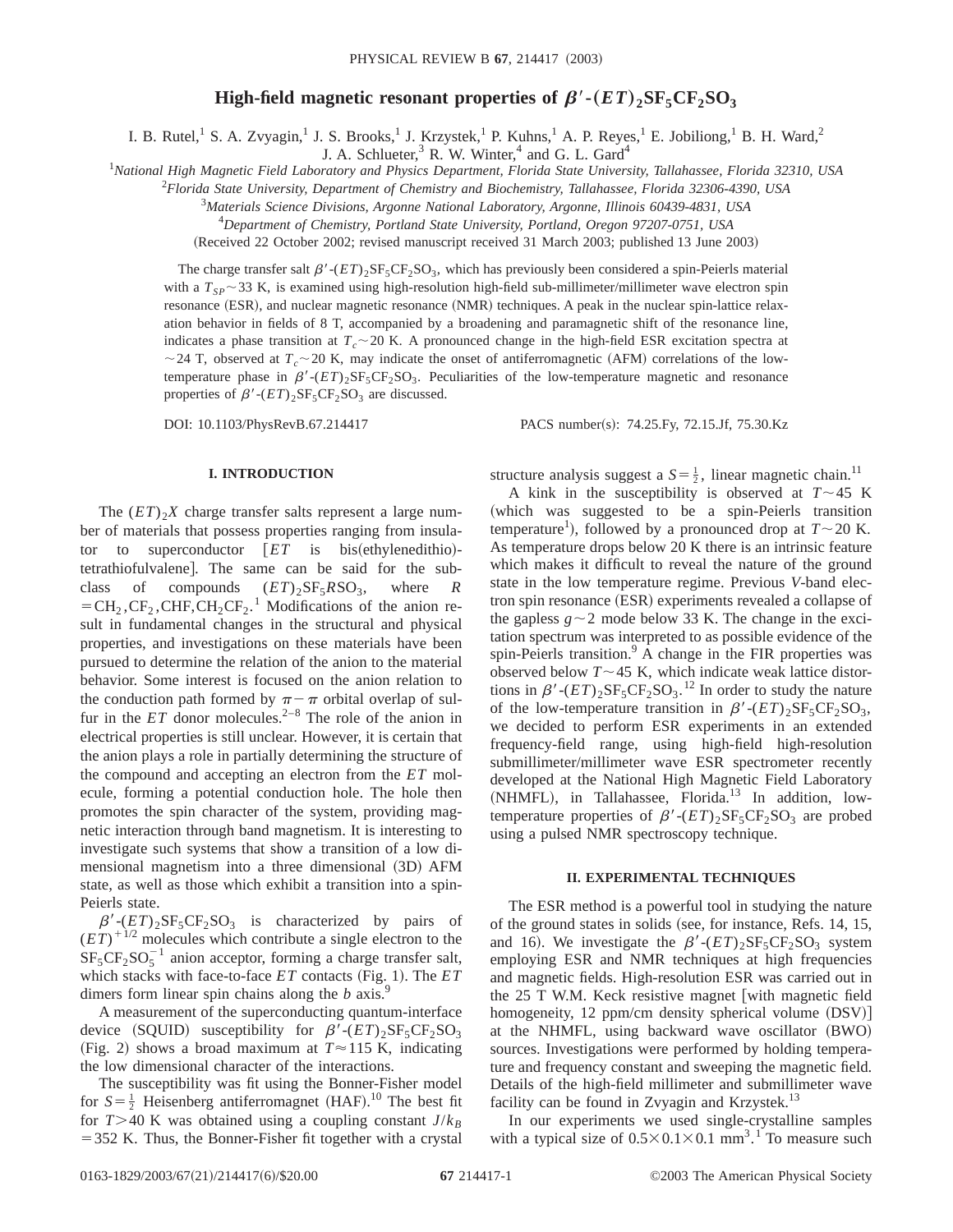

FIG. 1.  $\beta'$ - $(ET)_{2}$ SF<sub>5</sub>CF<sub>2</sub>SO<sub>3</sub> cation layer. The view is down the long axis of the molecule. Dashed lines between donor stacks indicate  $S \cdots S$  van der Waals contacts less than 3.6 Å. The  $ET$ molecules are dimerized and form linear chains along the *b* axis  $(Ref. 9)$ . Interstack distances between donors  $(along b axis)$  are  $\sim$  5.3 Å, while intrastack distances are  $\sim$  7.3 Å. The  $\beta'$ -( $ET$ )<sub>2</sub>SF<sub>5</sub>CF<sub>2</sub>SO<sub>3</sub> crystal cell has  $P\overline{1}$  symmetry below 120 K, and forms a triclinic unit cell with  $a=7.699$  Å,  $b=13.151$  Å, *c* = 17.643 Å, and  $\alpha$ = 81.323°,  $\beta$ = 87.416°,  $\gamma$ = 74.994° (Ref. 1).

small samples a special sample holder was built. It consists of two metallic horns, conically reducing the microwave radiation down to the sample size  $(Fig. 3)$ . A metallic foil was placed around the sample to reduce noise caused by background radiation. The sample was placed in the Faraday configuration, i.e., the propagation vector of the radiation  $k_{\omega}$  is parallel to the external magnetic field **H**. An optical chopper was used to modulate the microwave power. **H** was oriented perpendicular to the *c* axis of the sample. The probe was coupled to the source via circular waveguide sections and directed into the sample space, where the microwave excitation passed through the sample, a polymer platform, and then a marker compound of DPPH  $(2,2$ -diphenyl-1picrylhydrazyl). The radiation was then directed out of the probe and into a helium cooled InSb detector.



FIG. 2. Magnetic susceptibility versus temperature for  $\beta'$ -( $ET$ )<sub>2</sub>SF<sub>5</sub>CF<sub>2</sub>SO<sub>3</sub>. Solid curve is a Bonner-Fisher theory fit for  $S=\frac{1}{2}$  HAF.

NMR investigations were performed in a 15 T superconducting magnet. A home-built MagRes2000 spectrometer<sup>17</sup> and a capacitively tuned and matched probe were employed. The investigation focused on two nuclei, the  $^{19}$ F nucleus on the anion and  $\mathrm{^{1}H}$  in the ethylene groups on the donor molecule (*ET*). Remarkably, the NMR results revealed similar behavior for these two sites which are also independent of field (or frequency), suggesting a common mechanism for the spin dynamics at the anion layer and at the *ET* molecule. For brevity, we present a representative graph showing the results of the 340 MHz  $(8 T)$  investigation of the <sup>1</sup>H nuclei.

#### **III. RESULTS AND DISCUSSION**

We first present the NMR data performed in the temperature range  $\sim$  3–300 K and show evidence indicating that the transition seen at  $T \sim 20$  K is not spin-Peierls in nature. The characteristic behavior of the nuclear spin-lattice relaxation rate  $(T_1^{-1})$  in a prototypical spin-Peierls material CuGeO<sub>3</sub> is



FIG. 3. Direct transmission ESR sample holder. The microwave radiation is conically reduced to the sample size. The sample is placed on a polymer holder with metallic masking to block any radiation not passing through the sample. The marker, DPPH, is placed on the side of the holder opposite from the sample.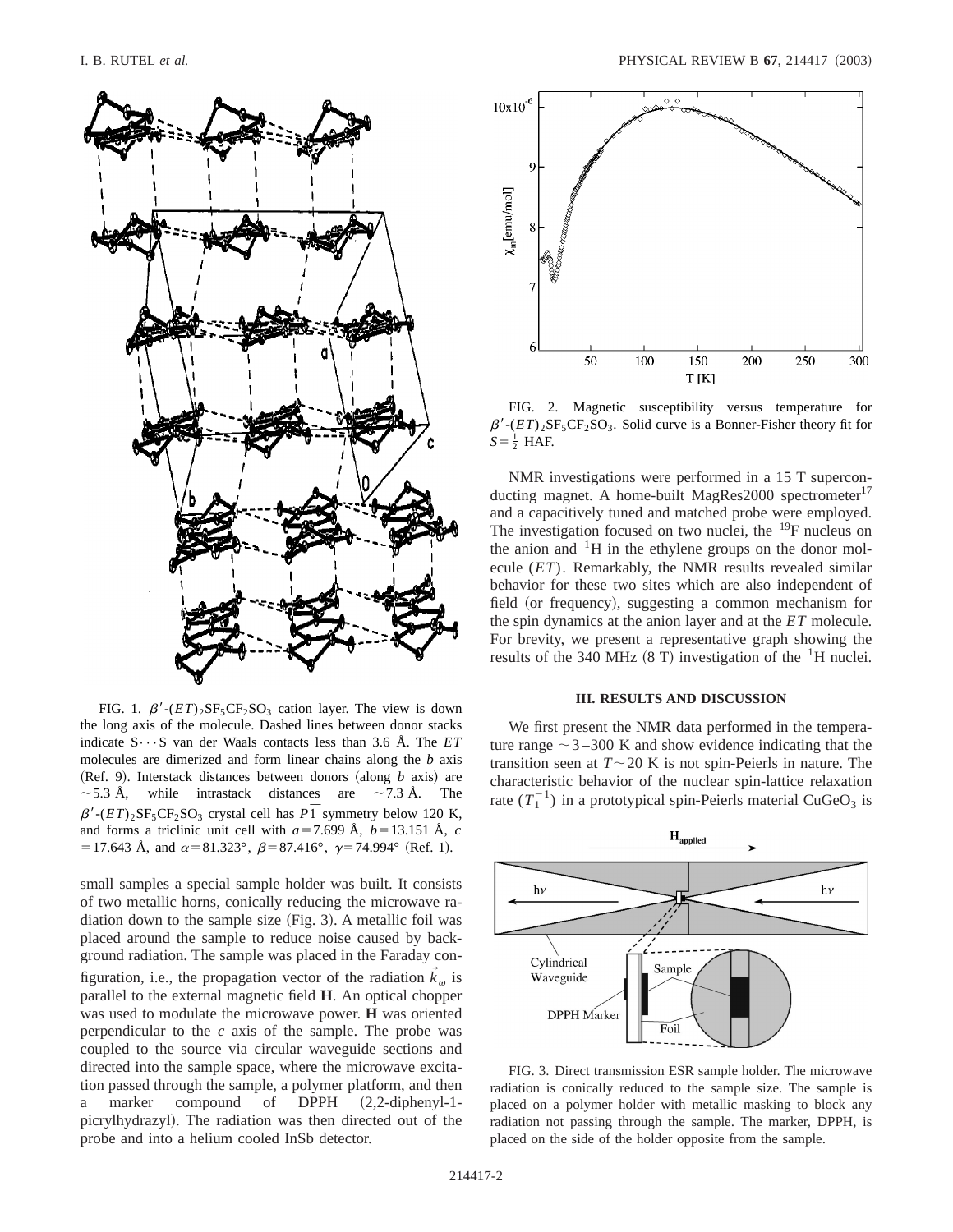

FIG. 4. (a) NMR spectra for  ${}^{1}H$  at 340.61 MHz. The line marked "*ET*" is the signal from the sample, and the second line at lower field is an off resonance spurious signal from the probe.  $(b)$  The hyperfine magnetic shift  $(\text{left axis})$  for the  $\beta'$ -( $ET$ )<sub>2</sub>SF<sub>5</sub>CF<sub>2</sub>SO<sub>3</sub> material, determined from the spectral shift away from the carrier frequency in the NMR investigation, and the full width at half maximum (FWHM) analysis (right axis) of the spectral line for the title compound from the NMR spectra.

described in Ref. 18. Above the transition temperature  $T_{sn}$ , where the system would be in a uniform phase, the fluctuations from weakly interacting spins contributes to a large but weakly temperature-dependent relaxation rate. In  $CuGeO<sub>3</sub>$ , <sup>18</sup> this behavior persists until the temperature drops below  $T_{sp}$ , where  $T_1^{-1}$  decreases sharply (by several orders of magnitude). There is also a change in the magnetic hyperfine shift which follows the  $T_1^{-1}$  curve, decreasing below the transition temperature.

A typical NMR <sup>1</sup>H spectrum in  $\beta'$ - $(ET)_{2}SF_{5}CF_{2}SO_{3}$  is shown in Fig. 4(a), taken at 8.1 T. The data for  $^{19}$ F NMR is not shown. The 1H data show a narrow *ET* signal and a spurious signal at a lower frequency. This second signal originates from the probe which was difficult to eliminate completely. This signal has a much longer  $T_1$  than the  $ET$ signal and remains well resolved and separated throughout the investigation.

In Fig. 5 we show the temperature dependence of <sup>1</sup>H  $T_1^{-1}$ . At high temperatures, the relaxation rate is slightly temperature-dependent. As the temperature is lowered, instead of the expected drop at  $T_{sp}$ , we observed a sharp peak reaching a maximum at around 20 K followed by a sudden drop at lower temperatures. Concomitantly, the FWHM, shown in Fig.  $4(b)$ , also increases around 20 K, while the resonance frequency  $[Fig. 4(b)]$  drops. These data are sug-



FIG. 5. The NMR data for the spin-lattice relaxation  $(T_1^{-1})$ plotted versus temperature for  ${}^{1}H$  at 360 MHz. This investigation clearly shows non-spin-Peierls behavior. See text for details.

gestive of some form of magnetic order. Indeed, this sample shows remarkably similar behavior to the  $LiMn<sub>2</sub>O<sub>4</sub>$  system, a material with an AFM ground state.

The data for the  $^{19}$ F NMR (not shown) also reveals the same peak in  $T_1^{-1}$  at the same temperature. The similarity in these behavior at two different sites, both the  ${}^{1}H$  and  ${}^{19}F$  (on the  $ET$  molecule and anion respectively), suggests that the relaxation at both sites is dominated by a single spin dynamics.<sup>11</sup>

A representative transition to an AFM phase is given by Sugiyama *et al.* in the LiMn<sub>2</sub>O<sub>4</sub> system.<sup>19</sup> In the case of AFM ordering a peak is found in the  $T_1^{-1}$  scattering with the Ne<sup> $\check{e}$ </sup> temperature  $(T_N)$  indicated by the maximum of the peak. Both the full width at half maximum (FWHM) and the magnetic hyperfine shift show increases at  $T_N$ .

Generally, a 3D antiferromagnetic ordering produces large hyperfine fields at the nuclear site, thus shifting the resonance and rendering the NMR line unobservable in the detected frequency range. In the present case, the signal remains tractable down to the lowest temperature measured. This may occur if the ordering is not long-ranged in nature or if the sample is not uniform, which is unlikely. It is also important to note that the bulk susceptibility does not show any direct signature of AFM ordering. In addition, although the FWHM follows the correct trend, it is two orders of magnitude smaller than the  $LiMn<sub>2</sub>O<sub>4</sub>$  data. Nevertheless and whatever the case maybe, it is clear from the NMR data the absence of any transition at  $T_{sp}$  ( $\sim$  40 K) and that the anomaly at  $\sim$  20 K is definitely something other than a spin-Peierls transition.

We now present a discussion of the ESR investigation. In the case of the low-frequency ESR (*V* band and *W* band) we have a single resonance line which remains relatively con-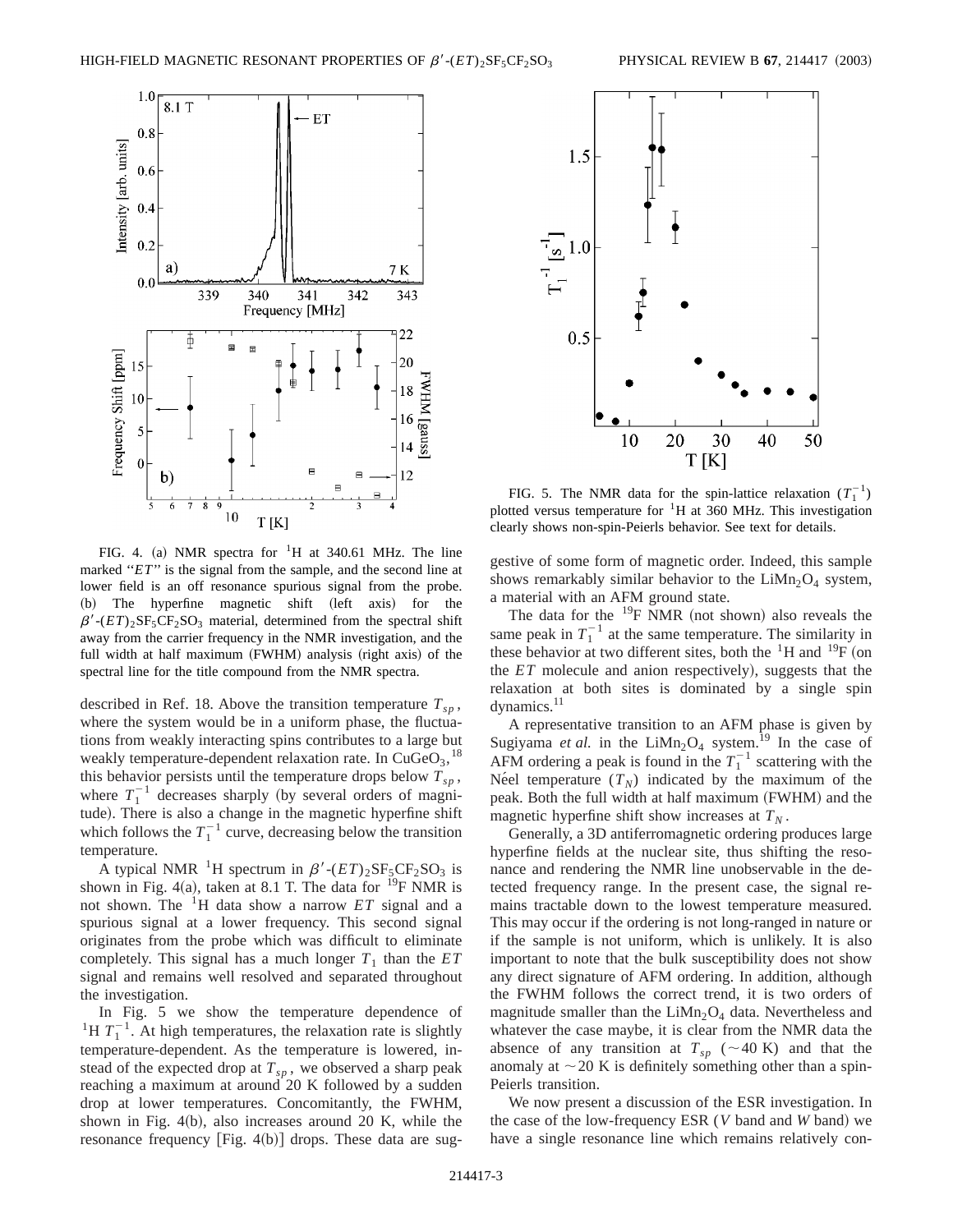

FIG. 6. Data from ESR performed at 98 GHz and 3.5 T. The run was performed on the same sample as the high-frequency investigation, after the BWO experiment. The data show reliable reproducibility for the low-frequency behavior of the  $\beta'$ - $(ET)$ <sub>2</sub>SF<sub>5</sub>CF<sub>2</sub>SO<sub>3</sub> sample.

stant in width, amplitude, and frequency above 20 K and shows a diminishing amplitude, slight broadening, and small shift to lower field below 20 K. The resonance field data,  $H\|c$  axis also show a relatively constant value with a slight change to lower field below 20 K. $9$  The experiment was repeated using the sample investigated in both the NMR and high-frequency ESR (see below). Figure 6 reports data taken at 98 GHz, where similar shifts, broadening, and diminishing amplitude are evidence for the reproducibility of the previous investigation.<sup>9</sup>

This behavior is quite different from that observed at the higher frequency and field. We first discuss the ESR results seen as the raw data in Fig. 7, which shows the sample response with changing temperature. At higher temperatures we observe one signal, corresponding to the sample absorption. As the temperature decreases we find the sample absorption line broadens and eventually splits, where the onset of the broadening occurs around 20 K. Following the line to lower temperatures, the broadened line begins to resolve into two and then three distinct lines (denoted by arrows 1, 2, and  $3$  in Fig.  $7$ ).

The high-frequency case (broadening followed by splitting) can be explained by the appearance of three AFM modes at some fixed frequency in the fields: below *Hspin*-*flop* , above *Hspin*-*flop* and in an intermediate critical regime at  $H \sim H_{spin-flop}$ ,<sup>20<sup>r</sup></sup> which were observed experimentally for instance in  $MnF_2$ .<sup>21</sup> The high-frequency-field data



FIG. 7. Raw data from ESR investigation at 673 GHz for varying temperature. The onset of broadening and introduction of new lines with decreasing temperature suggests an AFM ordering observed below the transition. Arrows indicate the multiple resonance lines seen in the investigation. The spectra are offset for clarity.

indicate the appearance of new excitation modes, that may be understood in terms of the model developed for spin excitations in a uniaxial AFM with  $H\|$  easy axis.<sup>20</sup> Of course, tilting of the principal axis (even very small) and a low symmetry (*P*1) of  $\beta'$ -( $ET$ )<sub>2</sub>SF<sub>5</sub>CF<sub>2</sub>SO<sub>3</sub> can cause some deviations from the model. $20$ 

Both sets of data show the onset of a transition at *T*  $\sim$  20 K, where the transition temperature is also verified in the high-frequency data by the onset of splitting and remaining area under the curve seen in Fig. 8 and its inset. However, several pronounced differences appear between the two sets of data. The first difference is the persistence of excitations below about 10 K in the high-frequency data seen in Fig. 8 as opposed to that reported in Ref. 9. Second, the high-frequency data show the splitting of the line at low temperatures  $(Fig. 8)$ , which may indicate the onset of 3D AFM ordering.

Remarkably, in both cases the behavior is qualitatively similar to that for AFM ordering. The low-frequency case (broadening and shifting) corresponds to similar features reported by Mitsudo *et al.* in  $\text{LaMnO}_3$ .<sup>22</sup> The broadening is due to 1) the enhancement of the AFM correlations and 2) the change of the frequency-field slope. This leaves us with the conclusion that both the low-frequency and the highfrequency results may suggest an AFM type ordering in  $\beta'$ - $(ET)$ <sub>2</sub>SF<sub>5</sub>CF<sub>2</sub>SO<sub>3</sub> at low temperature.

We should also make mention of the intrinsic nature of the anomaly in the low-*T* portion of the susceptibility. Assume that the low-*T* part of the susceptibility is caused by the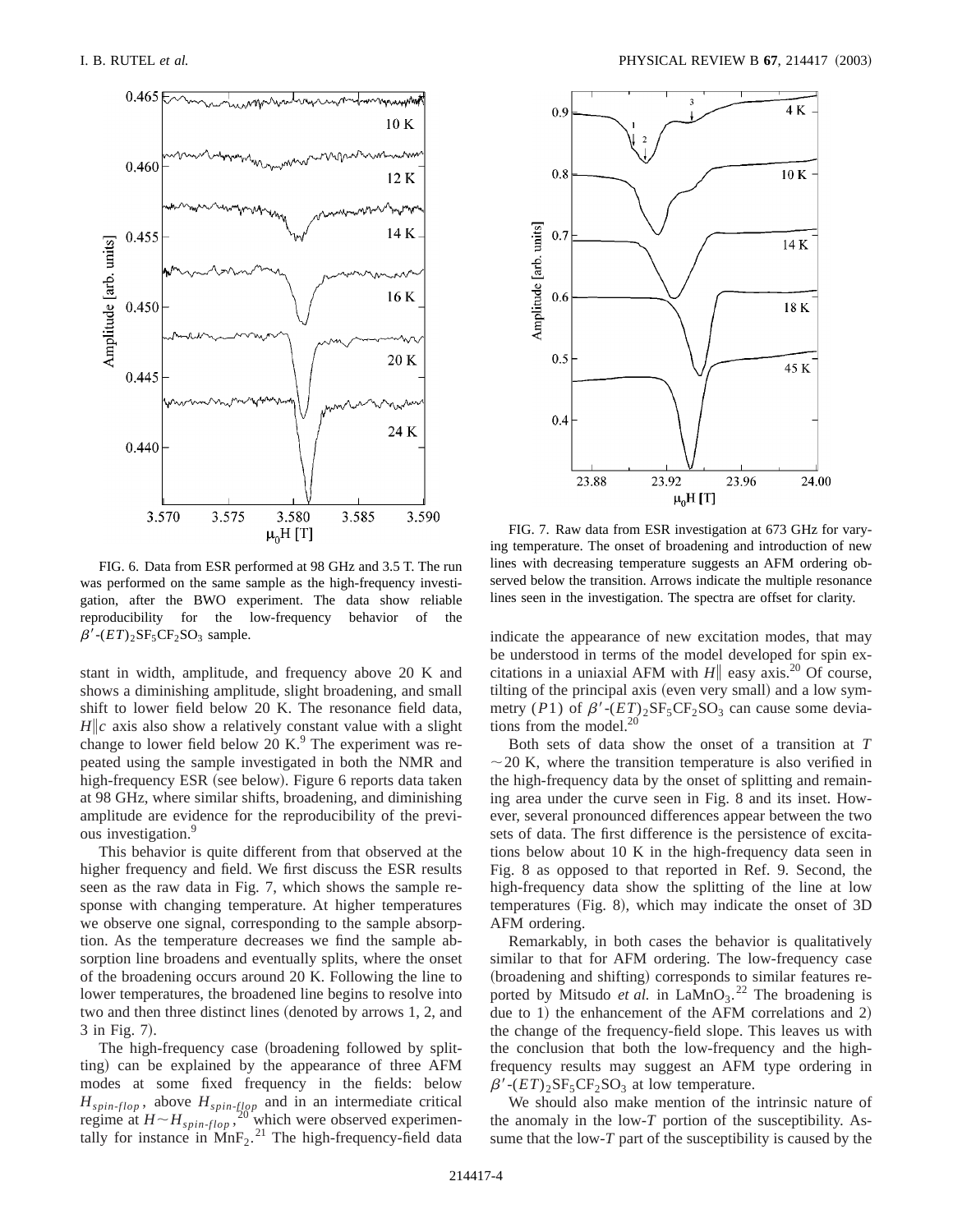

FIG. 8. ESR resonance field versus temperature for  $\beta'$ -(*ET*)<sub>2</sub>SF<sub>5</sub>CF<sub>2</sub>SO<sub>3</sub> oriented with *H*<sup> $\perp$ </sup>*c* axis; the frequency is 673 GHz. Open triangles down and up, and open squares represent the absorption lines denoted by arrows 1, 2, and 3, respectively, below the transition temperature (Fig. 7). Solid squares represent the absorption line in the paramagnetic phase, and solid curves are guides for the eye. Inset: Integrated area of the ESR absorption at the frequency 673 GHz plotted versus temperature. The area is calculated from a multiple Lorenzian fit for absorption lines denoted by squares in Fig. 7. A drop in the integrated intensity is seen below 20 K.

paramagnetic impurities (chain ends, defects, other impurities). This impurity signal (which appears to be nonnegligible in the susceptibility) should manifest itself in the ESR as excitations with  $g \sim 2$ . We did see the signal from such impurities for  $T < 10$  K, where the 98 GHz investigation and Ward *et al.* did not. This suggests that the low-*T* portion is intrinsic to the system, and may have something to do with the AFM ordering suggested by the ESR.

Let us also discuss the possibility of an incommensurate phase. Is is known that if we apply a high field we can enter into an incommensurate phase, where the magnetic structure is incommensurate with the crystal structure. ESR was studied by Palme *et al.* in the incommensurate phase of the spin-Peierls material  $CuGeO<sub>3</sub>$ , where hysteresis appears to be a basic property of the system. $^{23}$  However, in our investigations we observed no hysteresis. This would again support the non-spin-Peierls nature of the  $\sim$  20 K transition.

#### **IV. CONCLUSION**

We investigate  $\beta'$ - $(ET)$ <sub>2</sub>SF<sub>5</sub>CF<sub>2</sub>SO<sub>3</sub>, employing both pulsed NMR and high-frequency ESR methods. Both the NMR and ESR data provide evidence that the title compound does not exhibit behavior characteristic for a conventional spin-Peierls transition. We submit that both the NMR and the high-frequency ESR investigations provide inconclusive results as to the nature of the ground state in the low-*T* regime, although there is some evidence of a 3D AFM ordering. It is clear that there is a disparity between the low- and highfrequency/field dependence, but at present no theory appears to describe the behavior fully. Further investigations using x-ray diffraction and neutron scattering could provide insight into a more exact description of the crystallographic and magnetic structure through the  $T < 20$  K phase transition.

#### **ACKNOWLEDGMENTS**

The FSU acknowledges support from Grant No. NSF-DMR 99-71474 and Grant No. IHRP 500/5031. A portion of this work was performed at the National High Magnetic Field Laboratory, which is supported by NSF Cooperative Agreement No. DMR-0084173 and by the state of Florida. Work at Argonne National Laboratory was supported by the Office of Basic Energy Science, Division of Materials Sciences, U.S. Department of Energy, under Grant No. W-31- 109-ENG-38. Research at Portland State University was supported by NSF Grant CHE-09904316.

<sup>1</sup>B. H. Ward, J. A. Schlueter, U. Geiser, H. H. Wang, E. Morales, J. P. Parakka, S. Y. Thomas, J. M. Williams, P. G. Nixon, R. W. Winter, G. L. Gard, H.-J. Koo, and M.-H. Whangbo, Chem. Mater. 12, 343 (2000).

- $3$ T. J. Emge, H. H. Wang, P. C. W. Leung, P. R. Rust, J. D. Cook, P. L. Jackson, K. D. Carlson, J. M. Williams, M. H. Whangbo, Eugene L. Venturini, James E. Schirber, Larry J. Azevedo, and John R. Ferrarol, J. Am. Chem. Soc. 108, 695 (1986).
- 4T. J. Emge, H. H. Wang, M. K. Bowman, C. M. Pipan, K. D. Carlson, M. A. Beno, L. N. Hall, B. A. Anderson, J. M. Williams, and M. H. Whangbo, J. Am. Chem. Soc. 109, 2016 (1987).
- <sup>5</sup>H. Endres, M. Hiller, H. J. Keller, K. Bender, E. Gogu, I. Heinen, and D. Schweitzer, Z. Naturforsch. B 40b, 1664 (1985).
- 6D. Chasseau, S. He´bard, V. Hays, G. Bravic, J. Gaultier, L. Ducasse, M. Kurmoo, and P. Day, Synth. Met. **70**, 947 (1995).
- <sup>7</sup>P. Day and M. Kurmoo, J. Mater. Chem. **7(8)**, 1291 (1997).<br><sup>8</sup>J. Moldenhauer, C. Horn, K. I. Pokhodnia, I. Heinen, and H. J.
- 

Keller, Synth. Met. 60, 31 (1993).

- 9B. H. Ward, I. B. Rutel, J. S. Brooks, J. A. Schlueter, R. W. Winter, and G. L. Gard, J. Phys. Chem. B **105**, 1750 (2001).
- $10$  J. C. Bonner and M. E. Fisher, Phys. Rev.  $135, 640$  (1964).
- $11$  I. B. Rutel, Ph.D. thesis, Florida State University (2002).
- <sup>12</sup> J. M. Pigos, B. R. Jones, Z.-T. Zhu, J. L. Musfeldt, C. C. Homes, H.-J. Koo, M.-H. Whangbo, J. A. Schlueter, B. H. Ward, H. H. Wang, U. Geiser, J. Mohtasham, R. W. Winter, and G. L. Gard, Chem. Mater. **13**, 1326 (2001).
- $13$ S. Zvyagin and J. Krzystek, NHMFL Reports, Vol. 9, N-3 (2002).
- <sup>14</sup>M. Dumm, A. Loidl, B. W. Fravel, K. P. Starkey, L. K. Montgomery, and M. Dressel, Phys. Rev. B 61, 511 (2000).
- 15M. Dumm, M. Dressel, A. Loidl, B. W. Frawel, K. P. Starkey, and L. K. Montgomery, Synth. Met. 103, 2068 (1999).
- 16S. Zvyagin, G. Cao, Y. Xin, S. McCall, T. Caldwell, W. Moulton, L.-C. Brunel, A. Angerhofer, and J. E. Crow, Phys. Rev. B **66**, 064424 (2002).
- 17A. Reyes, NHMFL Annual Research Review **2000**, 255.

<sup>&</sup>lt;sup>2</sup>T. Mori, Bull. Chem. Soc. Jpn. **71**, 2509 (1998).